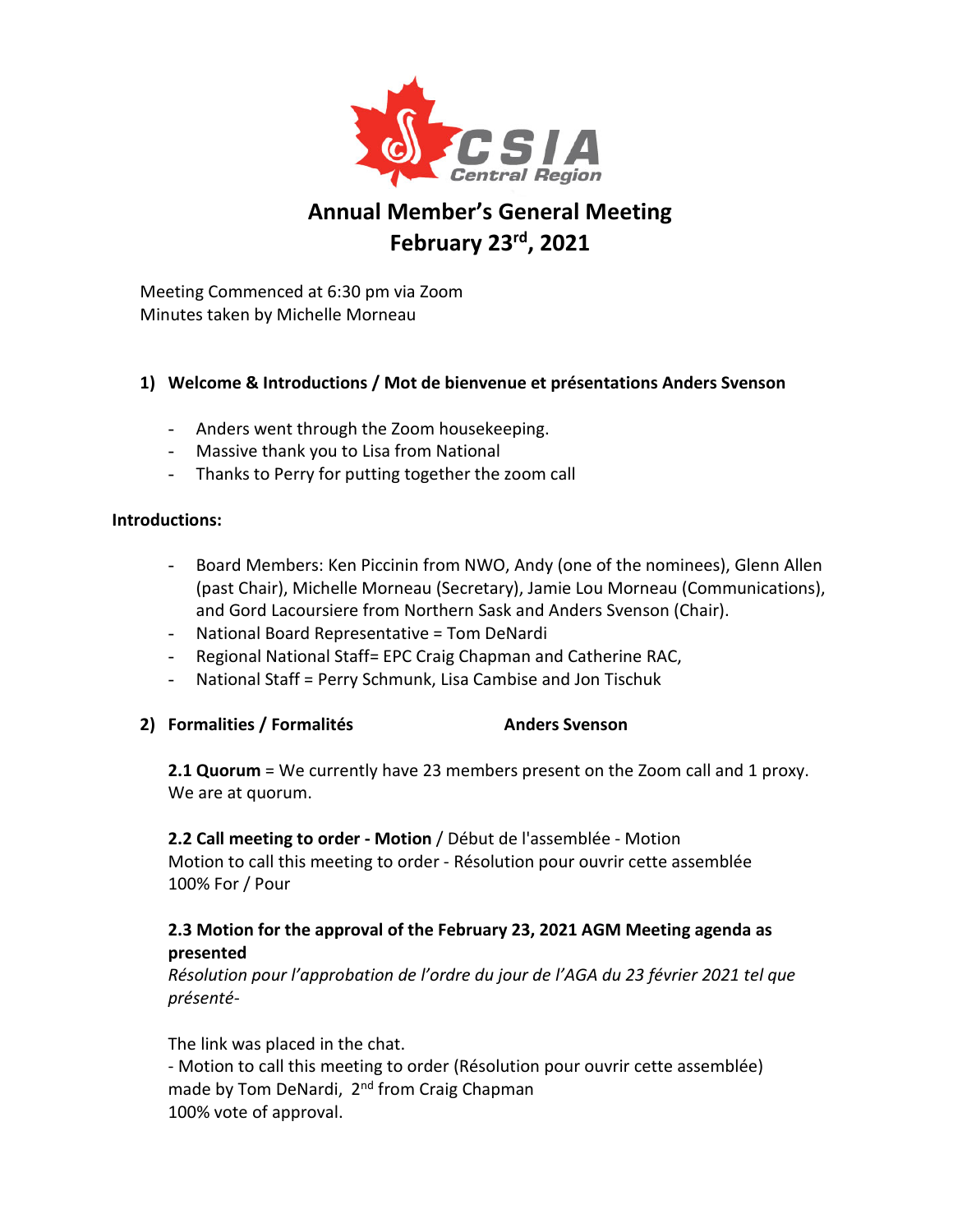### 3) **Motion for the approval of the February 23, 2021 AGM Meeting agenda as presented**

*Résolution pour l'approbation de l'ordre du jour de l'AGA du 23 février 2021 tel que présenté*

Presentation and approval of 2019 AGM meeting minutes Présentation et approbation du procès-verbal de l'AGA 2019 made by

Michelle Morneau put forth the Meeting Minutes for approval, Ken Piccinin  $2<sup>nd</sup>$ .

- 100% vote of approval

–

## 4) **Board Member Appointment** / *Nomination d'un membre du conseil*

4.1. Motion to confirm that Chris Maxemuck has been nominated to the CSIA Central Board of Directors, as of February 23rd, 2021.

- Move made by Dan Blankstein and 2<sup>nd</sup> Jordan Janisse, 100% approval For.

4.2 Motion to confirm that Tamara Howard has been nominated to the CSIA Central Board of Directors, as of February 23rd, 2021.

- Move to motion Tamara made by Jamie Lou motioned and Alisia Cameron 2<sup>nd</sup>,

- All in favour 100%

4.3. Motion to confirm that Anderson Goss has been nominated to the CSIA Central Board of Directors, as of February 23rd, 2021.

- Call for a motion made by Richard Reed, Geoff Hall 2<sup>nd</sup>, 100% approval

5) **Treasurer Report /** *Rapport du trésorier* Glenn Allen

Glenn went over the financials. He explained the fiscal year and the changes in the structure of our funding model.

Motion to approve the Financial Statements for the year ended June  $30<sup>th</sup>$ , 2020, as presented – *Résolution pour l'approbation des états financiers pour l'exercice se terminant le 30 juin 2020 tel que présentés.*

- Motion made from Richard Reed to approve the financial statements, Ken Piccinin 2<sup>nd</sup>, 100% vote in favour

# 6) **Chair's Report /** *Rapport du président* Anders Svenson

- Anders is explaining that he became the official chair of the board.
- It has been a difficult year this year with the Global Pandemic (Covid). It has been a challenging season, however Anders finds it inspiring that skiing is one of the few things that we have still been able to enjoy.
- We were able to partake in somewhat of a ski season. Anders shared that we can take pride in how diverse we are.
- The passion of people who are on this call.
- Plethera of challenges this year: Government restrictions, and travel restrictions. We
- We are looking forward to next season, and with new ideas and continued support of our members, board members and the staff.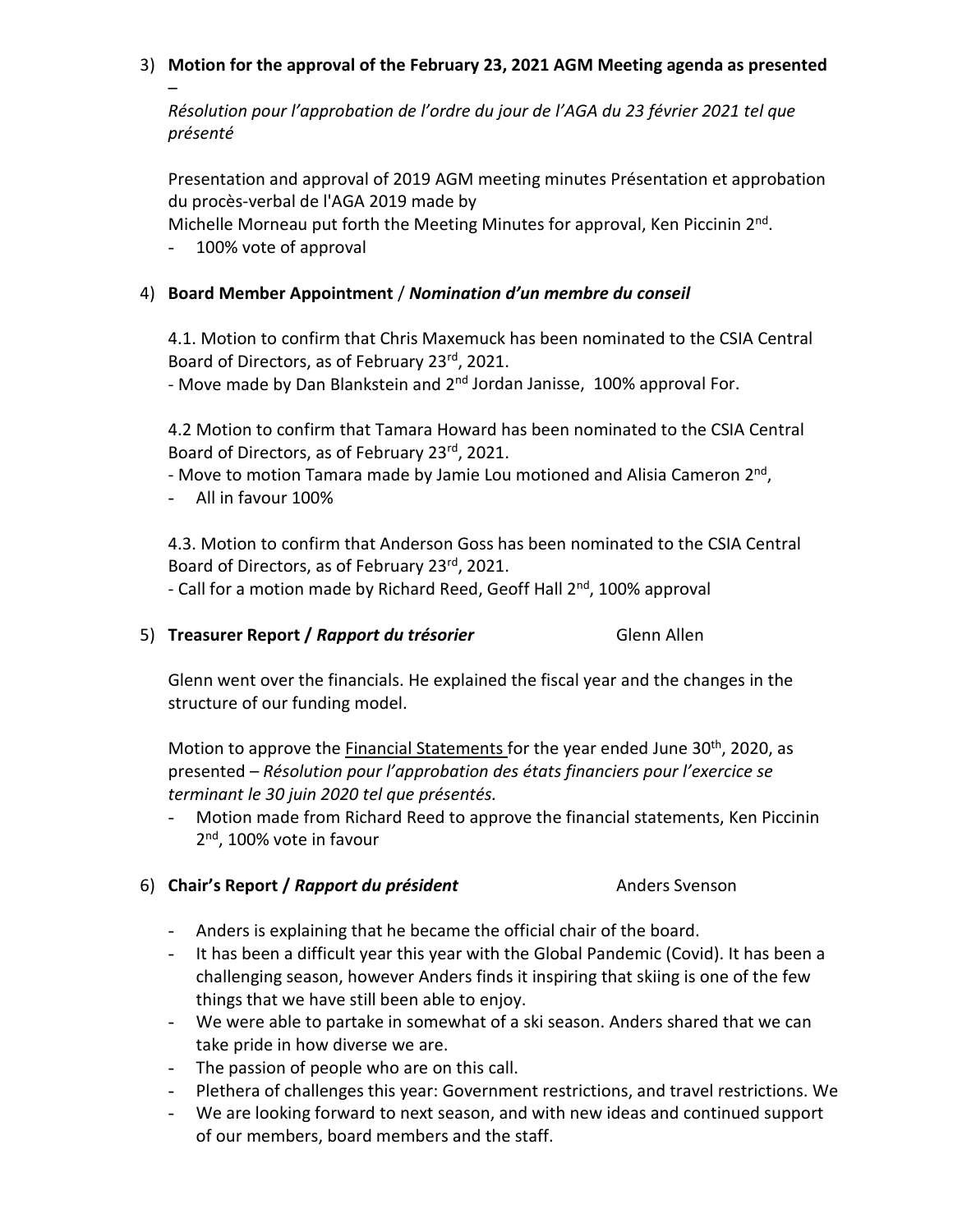- Thank you very much to everyone on this board, and to Tom, from the National Board.
- Anders also wants to thank the National Board because there has been lots of collaboration between the National and our regional board.
- Thank you to Perry and Lisa for all their work and to Craig and Catherine.

## 7) **National Report** / *Rapport National* Tom De Nardi / Perry Schmunk

- Tom is coming to the end of his 6 year tenure. He shared that they have implemented a new model across the country. We continue to make improvements on the functionality of that new model and there are some hiccups which is to be expected. They continue to engage with all of the interested parties, Technical Committees, WIS, Hall of Fame Committee.
- In Tom's opinion, there has never been more cooperation and communication between the Regional and National Boards.
- The organization as far as its vision and mission going forward is a model for the next 10 years. Tom shared that there are an exceptional Board coming in. Tom introduced the incoming National Board. Tom shared that he will be replaced by Jamie Lou Morneau.
- Tom shared that it's been an honour to serve as our National Rep. He hopes that he is leaving his position in a better place than it was previously.
- Anders shared that we thank him, and we appreciate all the time and effort and work he has put in. Tom shared that it has been a pleasure working with our Regional Board and that he has enjoyed working with our Chair Anders.

Perry Schmunk shared the following

- Opportunity to reiterate what Tom said and to thank Tom. The amount of time that Tom has put in has been countless. We have gone through a lot of change and Tom has been a great leader to the organization. His devotion on our behalf has been immense.
- -
- Perry shared that central has a close place in his heart because he is from Saskatchewan.
- Covid, we really miss being on the ground, on the ski hill with us. Covid has hit us hard and has made it difficult to service the region as we would like to.
- Tried to add value to our membership. For example, North Face partnership, Pro Day vouchers. Perry shared that the Pro Day will be carried forward to next year if we were unable to.
- Perry shared that he can't thank enough the staff: Jon in Marketing, Lisa in the background, and Craig and Catherine in our region who have had a struggle to execute.
- Shared the things on the schedule going forward. They'll service it even if there aren't enough people. If we can get people together, reach out to Craig or Catherine. They are doing their best and we hope to have more offerings in the books next year. More communication will be coming forward.
- Don't hesitate if we have questions to reach out to Craig, Catherine and Perry. He's looking forward to seeing us in person back on snow in the following season. He thanks everyone for their patience.